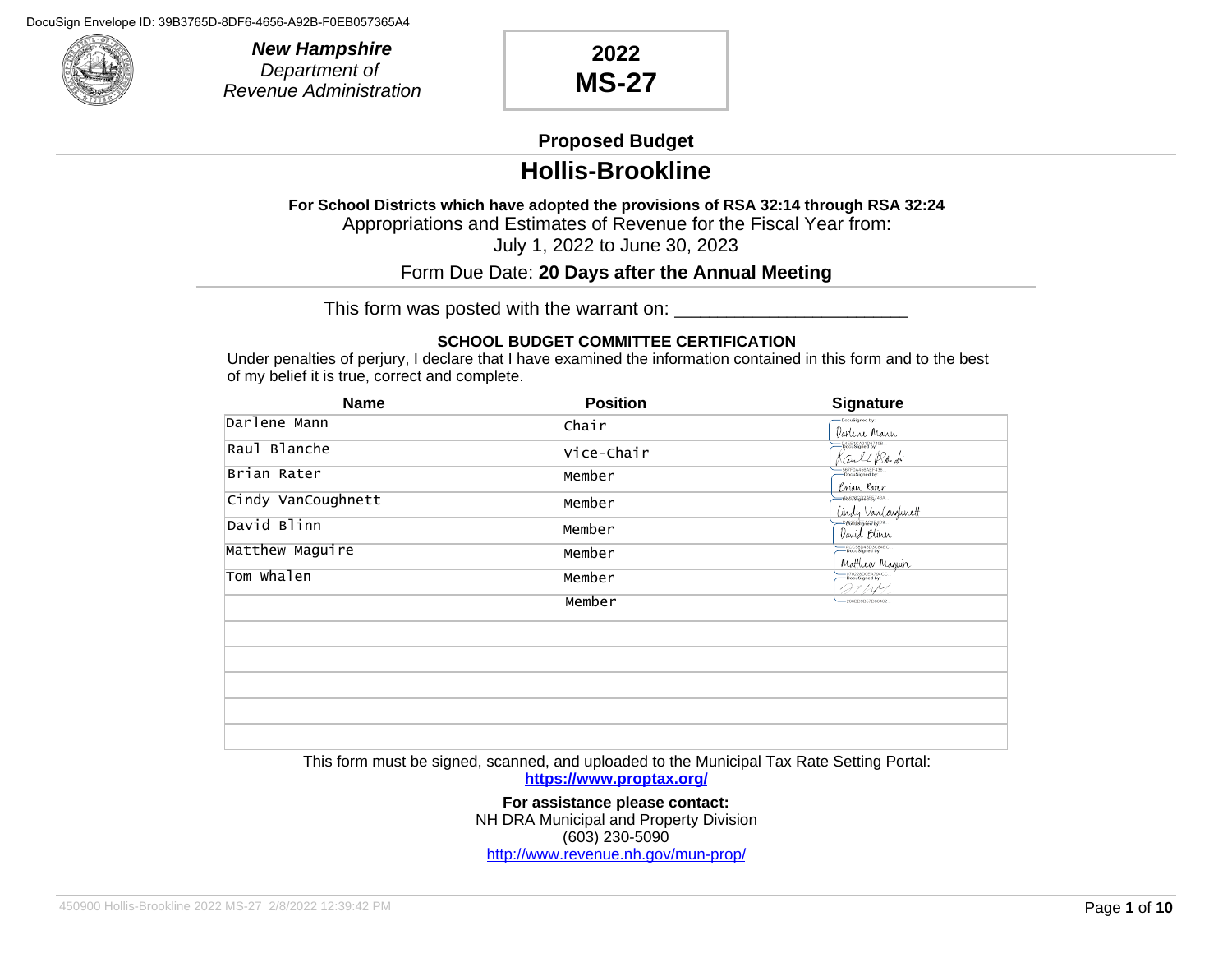

**New Hampshire** Department of Revenue Administration

## **2022 MS-27**

### **Appropriations**

| <b>Account</b>                | <b>Purpose</b>                              | <b>Article</b> | <b>Expenditures for</b><br>period ending<br>6/30/2021 | <b>Appropriations</b><br>as Approved by<br>DRA for period<br>ending 6/30/2022 | <b>School Board's</b><br>for period ending<br>6/30/2023 | <b>School Board's</b><br>Appropriations Appropriations for Appropriations for Appropriations for<br>period ending<br>6/30/2023<br>(Recommended) (Not Recommended) | <b>Budget</b><br><b>Committee's</b><br>period ending<br>6/30/2023 | <b>Budget</b><br><b>Committee's</b><br>period ending<br>6/30/2023<br>(Recommended) (Not Recommended) |
|-------------------------------|---------------------------------------------|----------------|-------------------------------------------------------|-------------------------------------------------------------------------------|---------------------------------------------------------|-------------------------------------------------------------------------------------------------------------------------------------------------------------------|-------------------------------------------------------------------|------------------------------------------------------------------------------------------------------|
| <b>Instruction</b>            |                                             |                |                                                       |                                                                               |                                                         |                                                                                                                                                                   |                                                                   |                                                                                                      |
| 1100-1199                     | <b>Regular Programs</b>                     | 03             | \$5,972,526                                           | \$6,305,318                                                                   | \$6,556,074                                             | \$0                                                                                                                                                               | \$6,556,074                                                       | \$0                                                                                                  |
| 1200-1299                     | <b>Special Programs</b>                     | 03             | \$3,178,074                                           | \$3,767,310                                                                   | \$4,068,750                                             | \$0                                                                                                                                                               | \$4,068,750                                                       | \$0                                                                                                  |
| 1300-1399                     | <b>Vocational Programs</b>                  | 03             | \$24,112                                              | \$28,000                                                                      | \$53,000                                                | \$0                                                                                                                                                               | \$53,000                                                          | \$0                                                                                                  |
| 1400-1499                     | Other Programs                              | 03             | \$654,442                                             | \$899,273                                                                     | \$887,477                                               | \$0                                                                                                                                                               | \$887,477                                                         | \$0                                                                                                  |
| 1500-1599                     | Non-Public Programs                         | 03             | \$0                                                   | \$0                                                                           | \$0                                                     | \$0                                                                                                                                                               | \$0                                                               | \$0                                                                                                  |
| 1600-1699                     | Adult/Continuing Education Programs         | 03             | \$0                                                   | \$0                                                                           | \$0                                                     | \$0                                                                                                                                                               | \$0                                                               | \$0                                                                                                  |
| 1700-1799                     | Community/Junior College Education Programs |                | \$0                                                   | \$0                                                                           | \$0                                                     | \$0                                                                                                                                                               | \$0                                                               | \$0                                                                                                  |
| 1800-1899                     | <b>Community Service Programs</b>           |                | \$0                                                   | \$0                                                                           | \$0                                                     | \$0                                                                                                                                                               | \$0                                                               | \$0                                                                                                  |
|                               | <b>Instruction Subtotal</b>                 |                | \$9,829,154                                           | \$10,999,901                                                                  | \$11,565,301                                            | \$0                                                                                                                                                               | \$11,565,301                                                      | \$0                                                                                                  |
| <b>Support Services</b>       |                                             |                |                                                       |                                                                               |                                                         |                                                                                                                                                                   |                                                                   |                                                                                                      |
| 2000-2199                     | <b>Student Support Services</b>             | 03             | \$1,284,765                                           | \$1,641,428                                                                   | \$1,719,797                                             | \$0                                                                                                                                                               | \$1,719,797                                                       | \$0                                                                                                  |
| 2200-2299                     | <b>Instructional Staff Services</b>         | 03             | \$625,290                                             | \$763,996                                                                     | \$631,804                                               | \$0                                                                                                                                                               | \$631,804                                                         | \$0                                                                                                  |
|                               | <b>Support Services Subtotal</b>            |                | \$1,910,055                                           | \$2,405,424                                                                   | \$2,351,601                                             | \$0                                                                                                                                                               | \$2,351,601                                                       | \$0                                                                                                  |
| <b>General Administration</b> |                                             |                |                                                       |                                                                               |                                                         |                                                                                                                                                                   |                                                                   |                                                                                                      |
| 0000-0000                     | <b>Collective Bargaining</b>                |                | \$0                                                   | \$0                                                                           | \$0                                                     | \$0                                                                                                                                                               | \$0                                                               | \$0                                                                                                  |
| 2310 (840)                    | <b>School Board Contingency</b>             |                | \$0                                                   | \$0                                                                           | \$0                                                     | \$0                                                                                                                                                               | \$0                                                               | \$0                                                                                                  |
| 2310-2319                     | <b>Other School Board</b>                   | 03             | \$84,368                                              | \$85,250                                                                      | \$88,800                                                | \$0                                                                                                                                                               | \$88,800                                                          | \$0                                                                                                  |
|                               | <b>General Administration Subtotal</b>      |                | \$84,368                                              | \$85,250                                                                      | \$88,800                                                | \$0                                                                                                                                                               | \$88,800                                                          | \$0                                                                                                  |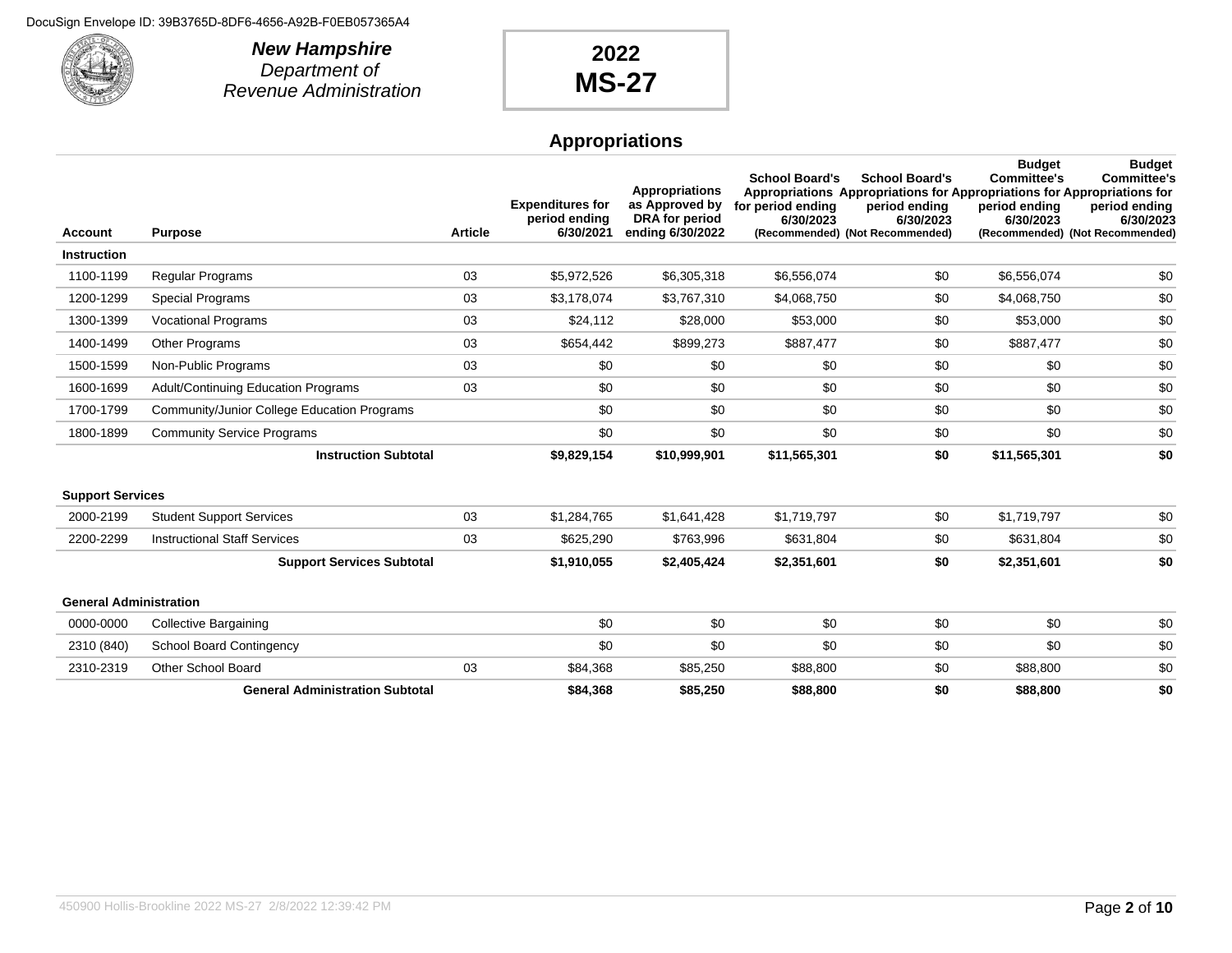

**New Hampshire** Department of Revenue Administration

## **2022 MS-27**

### **Appropriations**

|                                   |                                                         |                | <b>Expenditures for</b>    | <b>Appropriations</b><br>as Approved by   | <b>School Board's</b><br>for period ending | <b>School Board's</b><br>Appropriations Appropriations for Appropriations for Appropriations for<br>period ending | <b>Budget</b><br><b>Committee's</b><br>period ending | <b>Budget</b><br><b>Committee's</b><br>period ending |
|-----------------------------------|---------------------------------------------------------|----------------|----------------------------|-------------------------------------------|--------------------------------------------|-------------------------------------------------------------------------------------------------------------------|------------------------------------------------------|------------------------------------------------------|
| Account                           | Purpose                                                 | <b>Article</b> | period ending<br>6/30/2021 | <b>DRA</b> for period<br>ending 6/30/2022 | 6/30/2023                                  | 6/30/2023<br>(Recommended) (Not Recommended)                                                                      | 6/30/2023                                            | 6/30/2023<br>(Recommended) (Not Recommended)         |
| <b>Executive Administration</b>   |                                                         |                |                            |                                           |                                            |                                                                                                                   |                                                      |                                                      |
| 2320 (310)                        | <b>SAU Management Services</b>                          |                | \$910,255                  | \$997,899                                 | \$0                                        | \$0                                                                                                               | \$0                                                  | \$0                                                  |
| 2320-2399                         | All Other Administration                                |                | \$0                        | \$0                                       | \$0                                        | \$0                                                                                                               | \$0                                                  | \$0                                                  |
| 2400-2499                         | <b>School Administration Service</b>                    | 03             | \$1,014,270                | \$1,100,773                               | \$1,101,014                                | \$0                                                                                                               | \$1,101,014                                          | \$0                                                  |
| 2500-2599                         | <b>Business</b>                                         |                | \$0                        | \$0                                       | \$0                                        | \$0                                                                                                               | \$0                                                  | \$0                                                  |
| 2600-2699                         | Plant Operations and Maintenance                        | 03             | \$1,437,754                | \$1,475,326                               | \$1,692,729                                | \$0                                                                                                               | \$1,692,729                                          | \$0                                                  |
| 2700-2799                         | <b>Student Transportation</b>                           | 03             | \$797,723                  | \$1,290,161                               | \$1,120,020                                | \$0                                                                                                               | \$1,120,020                                          | \$0                                                  |
| 2800-2999                         | Support Service, Central and Other                      | 03             | \$5,004,040                | \$5,691,623                               | \$5,902,860                                | \$0                                                                                                               | \$5,902,860                                          | \$0                                                  |
|                                   | <b>Executive Administration Subtotal</b>                |                | \$9,164,042                | \$10,555,782                              | \$9,816,623                                | \$0                                                                                                               | \$9,816,623                                          | \$0                                                  |
| <b>Non-Instructional Services</b> |                                                         |                |                            |                                           |                                            |                                                                                                                   |                                                      |                                                      |
| 3100                              | <b>Food Service Operations</b>                          |                | \$0                        | \$0                                       | \$0                                        | \$0                                                                                                               | \$0                                                  | \$0                                                  |
| 3200                              | <b>Enterprise Operations</b>                            |                | \$0                        | \$0                                       | \$0                                        | \$0                                                                                                               | \$0                                                  | \$0                                                  |
|                                   | <b>Non-Instructional Services Subtotal</b>              |                | \$0                        | \$0                                       | \$0                                        | \$0                                                                                                               | \$0                                                  | \$0                                                  |
|                                   | <b>Facilities Acquisition and Construction</b>          |                |                            |                                           |                                            |                                                                                                                   |                                                      |                                                      |
| 4100                              | Site Acquisition                                        |                | \$0                        | \$0                                       | \$0                                        | \$0                                                                                                               | \$0                                                  | \$0                                                  |
| 4200                              | Site Improvement                                        | 03             | \$0                        | \$0                                       | \$1                                        | \$0                                                                                                               | \$1                                                  | \$0                                                  |
| 4300                              | Architectural/Engineering                               |                | \$0                        | \$0                                       | \$0                                        | \$0                                                                                                               | \$0                                                  | \$0                                                  |
| 4400                              | <b>Educational Specification Development</b>            |                | \$0                        | \$0                                       | \$0                                        | \$0                                                                                                               | \$0                                                  | \$0                                                  |
| 4500                              | <b>Building Acquisition/Construction</b>                |                | \$0                        | \$0                                       | \$0                                        | \$0                                                                                                               | \$0                                                  | \$0                                                  |
| 4600                              | <b>Building Improvement Services</b>                    |                | \$0                        | \$0                                       | \$0                                        | \$0                                                                                                               | \$0                                                  | \$0                                                  |
| 4900                              | <b>Other Facilities Acquisition and Construction</b>    |                | \$0                        | \$0                                       | \$0                                        | \$0                                                                                                               | \$0                                                  | \$0                                                  |
|                                   | <b>Facilities Acquisition and Construction Subtotal</b> |                | \$0                        | \$0                                       | \$1                                        | \$0                                                                                                               | \$1                                                  | \$0                                                  |
| <b>Other Outlays</b>              |                                                         |                |                            |                                           |                                            |                                                                                                                   |                                                      |                                                      |
| 5110                              | Debt Service - Principal                                | 03             | \$681,218                  | \$682,770                                 | \$711,662                                  | \$0                                                                                                               | \$711,662                                            | \$0                                                  |
| 5120                              | Debt Service - Interest                                 | 03             | \$115,351                  | \$114,530                                 | \$84,514                                   | \$0                                                                                                               | \$84,514                                             | \$0                                                  |
|                                   | <b>Other Outlays Subtotal</b>                           |                | \$796,569                  | \$797,300                                 | \$796,176                                  | \$0                                                                                                               | \$796.176                                            | \$0                                                  |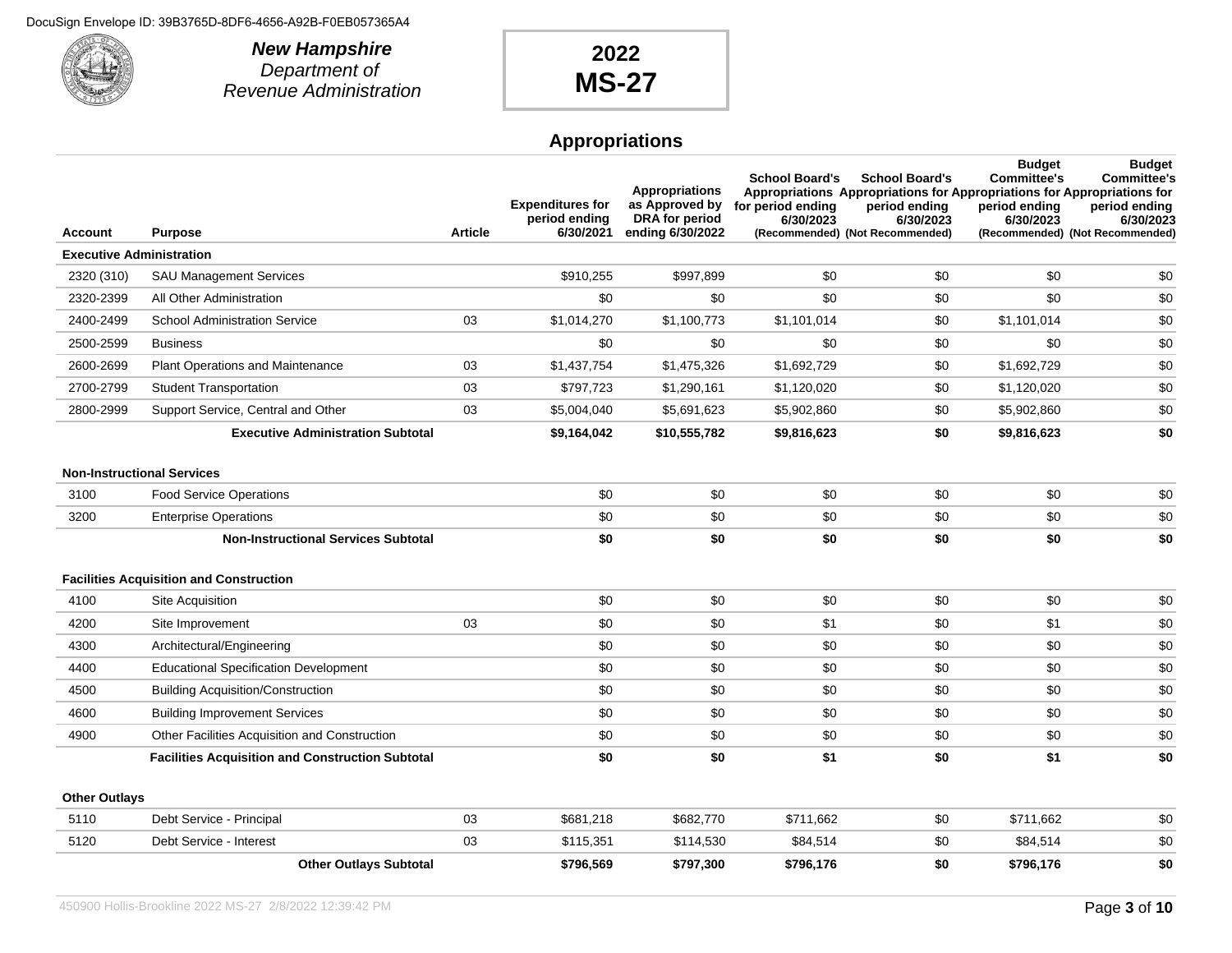

**New Hampshire** Department of Revenue Administration

# **2022 MS-27**

### **Appropriations**

| Account               | <b>Purpose</b>                               | <b>Article</b> | <b>Expenditures for</b><br>period ending<br>6/30/2021 | <b>Appropriations</b><br>as Approved by<br>DRA for period<br>ending 6/30/2022 | <b>School Board's</b><br>for period ending<br>6/30/2023 | <b>School Board's</b><br>Appropriations Appropriations for Appropriations for Appropriations for<br>period ending<br>6/30/2023<br>(Recommended) (Not Recommended) | <b>Budget</b><br>Committee's<br>period ending<br>6/30/2023 | <b>Budget</b><br><b>Committee's</b><br>period ending<br>6/30/2023<br>(Recommended) (Not Recommended) |
|-----------------------|----------------------------------------------|----------------|-------------------------------------------------------|-------------------------------------------------------------------------------|---------------------------------------------------------|-------------------------------------------------------------------------------------------------------------------------------------------------------------------|------------------------------------------------------------|------------------------------------------------------------------------------------------------------|
| <b>Fund Transfers</b> |                                              |                |                                                       |                                                                               |                                                         |                                                                                                                                                                   |                                                            |                                                                                                      |
| 5220-5221             | To Food Service                              | 03             | \$332,045                                             | \$400,000                                                                     | \$400,000                                               | \$0                                                                                                                                                               | \$400,000                                                  | \$0                                                                                                  |
| 5222-5229             | To Other Special Revenue                     | 03             | \$387,154                                             | \$310,000                                                                     | \$260,000                                               | \$0                                                                                                                                                               | \$260,000                                                  | \$0                                                                                                  |
| 5230-5239             | To Capital Projects                          |                | \$0                                                   | \$0                                                                           | \$0                                                     | \$0                                                                                                                                                               | \$0                                                        | \$0                                                                                                  |
| 5254                  | To Agency Funds                              |                | \$0                                                   | \$0                                                                           | \$0                                                     | \$0                                                                                                                                                               | \$0                                                        | \$0                                                                                                  |
| 5310                  | To Charter Schools                           |                | \$0                                                   | \$0                                                                           | \$0                                                     | \$0                                                                                                                                                               | \$0                                                        | \$0                                                                                                  |
| 5390                  | To Other Agencies                            |                | \$0                                                   | \$0                                                                           | \$0                                                     | \$0                                                                                                                                                               | \$0                                                        | \$0                                                                                                  |
| 9990                  | Supplemental Appropriation                   |                | \$0                                                   | \$0                                                                           | \$0                                                     | \$0                                                                                                                                                               | \$0                                                        | \$0                                                                                                  |
| 9992                  | Deficit Appropriation                        |                | \$0                                                   | \$0                                                                           | \$0                                                     | \$0                                                                                                                                                               | \$0                                                        | \$0                                                                                                  |
|                       | <b>Fund Transfers Subtotal</b>               |                | \$719,199                                             | \$710,000                                                                     | \$660,000                                               | \$0                                                                                                                                                               | \$660,000                                                  | \$0                                                                                                  |
|                       | <b>Total Operating Budget Appropriations</b> |                |                                                       |                                                                               | \$25,278,502                                            | \$0                                                                                                                                                               | \$25,278,502                                               | \$0                                                                                                  |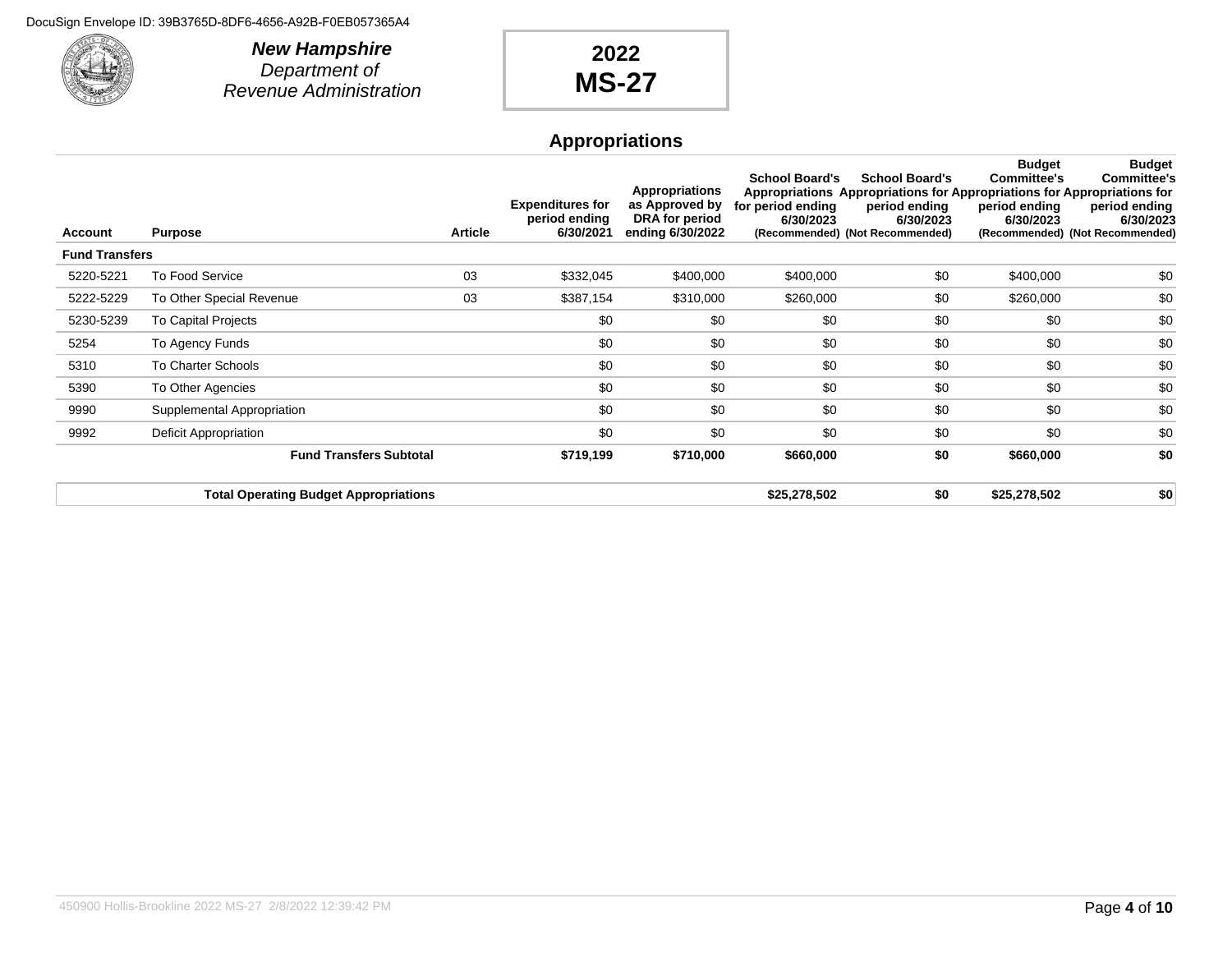

# **2022 MS-27**

#### **Special Warrant Articles**

| Account | <b>Purpose</b>                         | <b>Article</b>                  | <b>School Board's</b><br>for period ending<br>6/30/2023 | <b>School Board's</b><br>Appropriations Appropriations for Appropriations for Appropriations for<br>period ending<br>6/30/2023<br>(Recommended) (Not Recommended) | <b>Budget</b><br><b>Committee's</b><br>period ending<br>6/30/2023 | <b>Budget</b><br><b>Committee's</b><br>period ending<br>6/30/2023<br>(Recommended) (Not Recommended) |
|---------|----------------------------------------|---------------------------------|---------------------------------------------------------|-------------------------------------------------------------------------------------------------------------------------------------------------------------------|-------------------------------------------------------------------|------------------------------------------------------------------------------------------------------|
| 5251    | To Capital Reserve Fund                |                                 | \$0                                                     | \$0                                                                                                                                                               | \$0                                                               | \$0                                                                                                  |
| 5252    | To Expendable Trust Fund               |                                 | \$0                                                     | \$0                                                                                                                                                               | \$0                                                               | \$0                                                                                                  |
| 5253    | To Non-Expendable Trust Fund           |                                 | \$0                                                     | \$0                                                                                                                                                               | \$0                                                               | \$0                                                                                                  |
| 5252    | To Expendable Trusts/Fiduciary Funds   | 05                              | \$200,000                                               | \$0                                                                                                                                                               | \$200,000                                                         | \$0                                                                                                  |
|         |                                        | <b>Purpose: Maintenance ETF</b> |                                                         |                                                                                                                                                                   |                                                                   |                                                                                                      |
| 5252    | To Expendable Trusts/Fiduciary Funds   | 06                              | \$25,000                                                | \$0                                                                                                                                                               | \$25,000                                                          | \$0                                                                                                  |
|         |                                        | <b>Purpose:</b> Spec Ed Trust   |                                                         |                                                                                                                                                                   |                                                                   |                                                                                                      |
|         | <b>Total Proposed Special Articles</b> |                                 | \$225,000                                               | \$0                                                                                                                                                               | \$225,000                                                         | \$0                                                                                                  |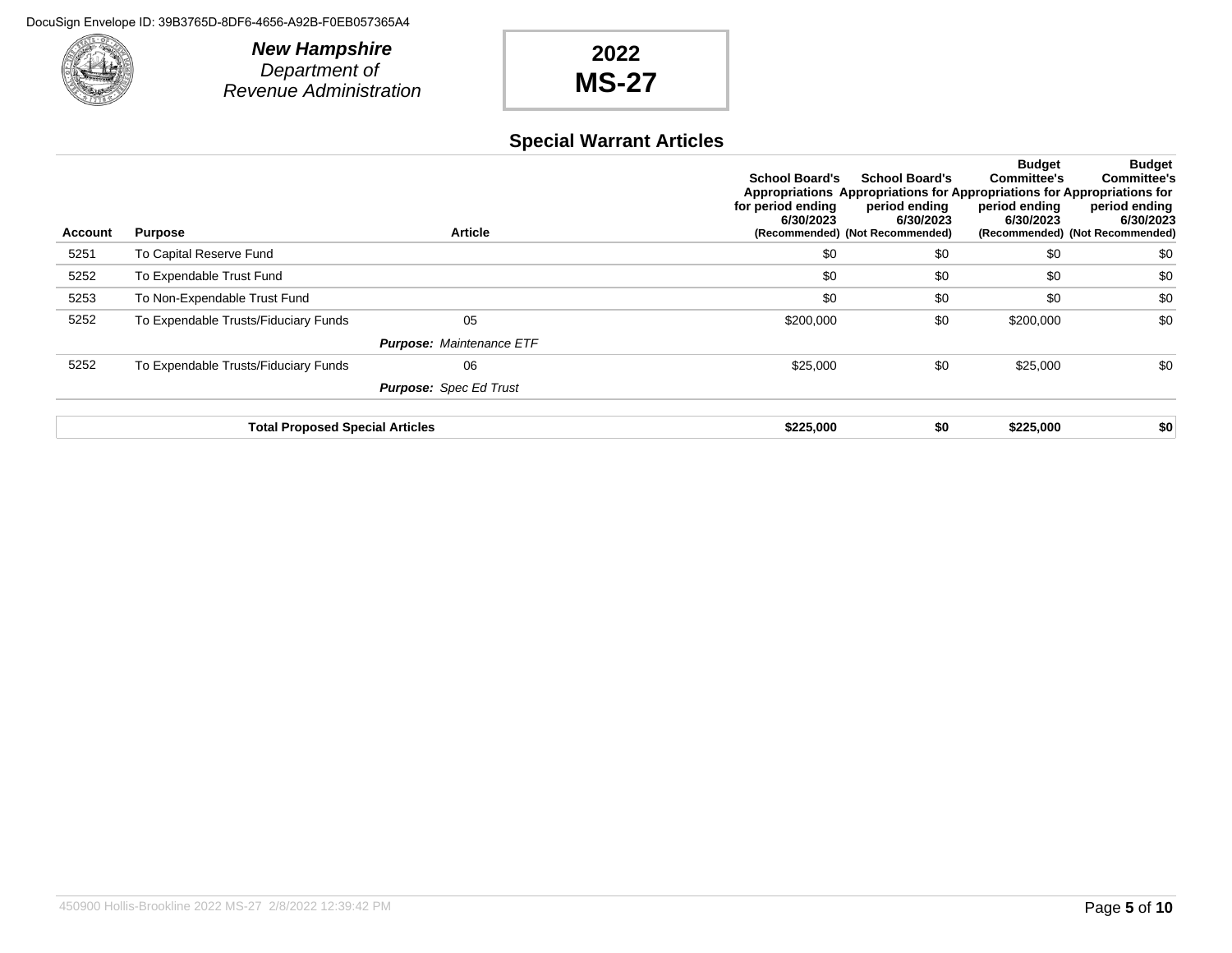

**New Hampshire** Department of Revenue Administration

# **2022 MS-27**

#### **Individual Warrant Articles**

| Account | <b>Purpose</b>                               | <b>Article</b>                                     | <b>School Board's</b><br>for period ending<br>6/30/2023 | <b>School Board's</b><br>Appropriations Appropriations for Appropriations for Appropriations for<br>period ending<br>6/30/2023<br>(Recommended) (Not Recommended) | <b>Budget</b><br><b>Committee's</b><br>period ending<br>6/30/2023 | <b>Budget</b><br><b>Committee's</b><br>period ending<br>6/30/2023<br>(Recommended) (Not Recommended) |
|---------|----------------------------------------------|----------------------------------------------------|---------------------------------------------------------|-------------------------------------------------------------------------------------------------------------------------------------------------------------------|-------------------------------------------------------------------|------------------------------------------------------------------------------------------------------|
|         | 1200-1299 Special Programs                   | 02                                                 | \$33,758                                                | \$0                                                                                                                                                               | \$33,758                                                          | \$0                                                                                                  |
|         |                                              | <b>Purpose:</b> Support Staff CBA                  |                                                         |                                                                                                                                                                   |                                                                   |                                                                                                      |
|         | 2000-2199 Student Support Services           | 02                                                 | \$1,284                                                 | \$0                                                                                                                                                               | \$1,284                                                           | \$0                                                                                                  |
|         |                                              | <b>Purpose:</b> Support Staff CBA                  |                                                         |                                                                                                                                                                   |                                                                   |                                                                                                      |
|         | 2200-2299 Instructional Staff Services       | 02                                                 | \$1,400                                                 | \$0                                                                                                                                                               | \$1,400                                                           | \$0                                                                                                  |
|         |                                              | <b>Purpose:</b> Support Staff CBA                  |                                                         |                                                                                                                                                                   |                                                                   |                                                                                                      |
|         | 2320 (310) SAU Management Services           | 04                                                 | \$1,070,947                                             | \$0                                                                                                                                                               | \$1,070,947                                                       | \$0                                                                                                  |
|         |                                              | Purpose: SAU                                       |                                                         |                                                                                                                                                                   |                                                                   |                                                                                                      |
|         | 2400-2499 School Administration Service      | 02                                                 | \$6,814                                                 | \$0                                                                                                                                                               | \$6,814                                                           | \$0                                                                                                  |
|         |                                              | <b>Purpose:</b> Support Staff CBA                  |                                                         |                                                                                                                                                                   |                                                                   |                                                                                                      |
|         | 2600-2699 Plant Operations and Maintenance   | 02                                                 | \$18,726                                                | \$0                                                                                                                                                               | \$18,726                                                          | \$0                                                                                                  |
|         |                                              | <b>Purpose: Support Staff CBA</b>                  |                                                         |                                                                                                                                                                   |                                                                   |                                                                                                      |
|         | 2800-2999 Support Service, Central and Other | 02                                                 | \$26,541                                                | \$0                                                                                                                                                               | \$26,541                                                          | \$0                                                                                                  |
|         |                                              | <b>Purpose: Support Staff CBA</b>                  |                                                         |                                                                                                                                                                   |                                                                   |                                                                                                      |
| 4600    | <b>Building Improvement Services</b>         | 01                                                 | \$235,471                                               | \$0                                                                                                                                                               | \$235,471                                                         | \$0                                                                                                  |
|         |                                              | <b>Purpose:</b> Municipal Lease for HVAC Equipment |                                                         |                                                                                                                                                                   |                                                                   |                                                                                                      |
|         | <b>Total Proposed Individual Articles</b>    |                                                    | \$1,394,941                                             | \$0                                                                                                                                                               | \$1,394,941                                                       | \$0                                                                                                  |
|         |                                              |                                                    |                                                         |                                                                                                                                                                   |                                                                   |                                                                                                      |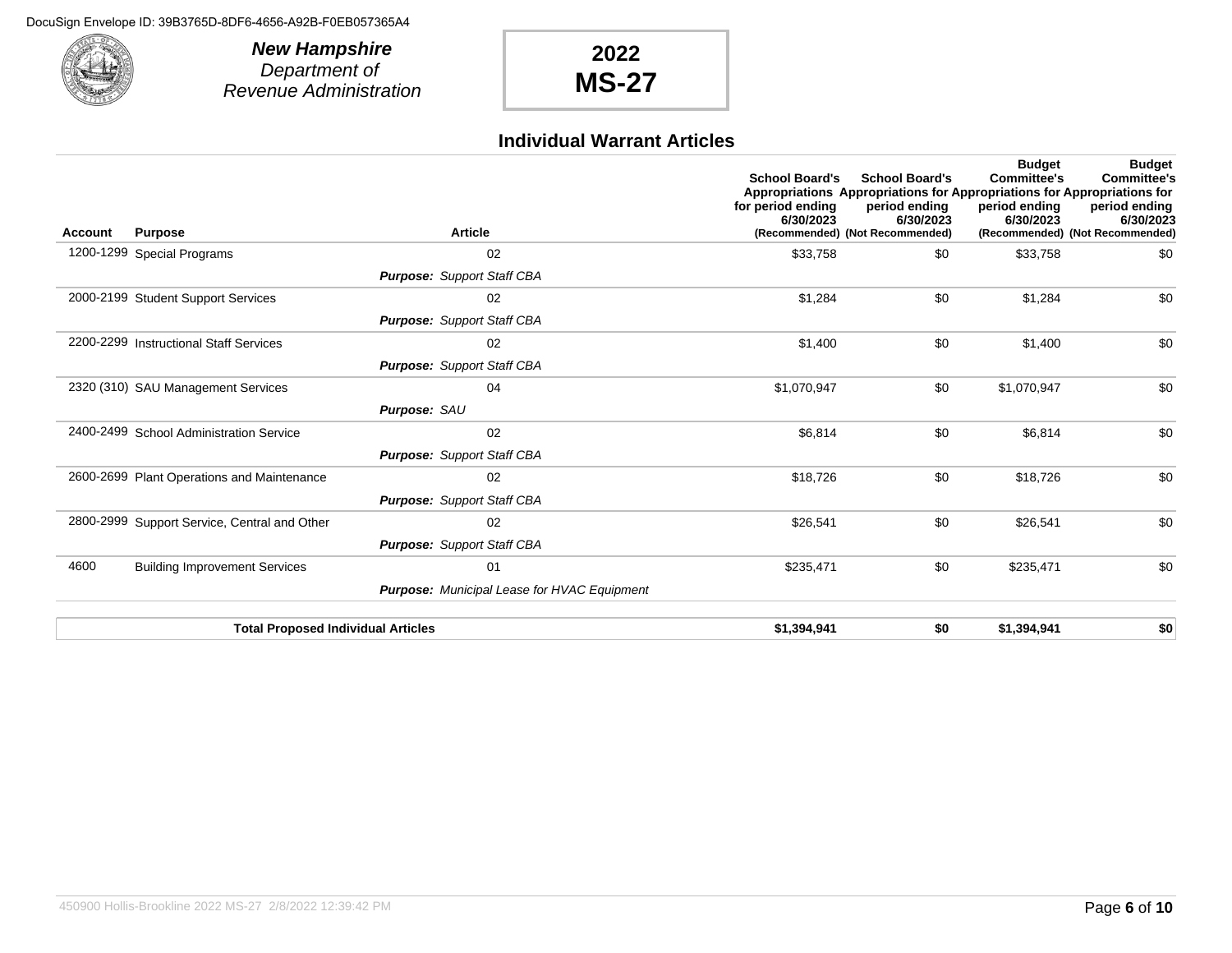

**New Hampshire** Department of Revenue Administration

# **2022 MS-27**

#### **Revenues**

| Account              | <b>Source</b>                           | <b>Article</b>                | <b>Revised Revenues</b><br>for period ending<br>6/30/2022 | <b>School Board's</b><br><b>Estimated Revenues for</b><br>period ending 6/30/2023 | <b>Budget Committee's</b><br><b>Estimated Revenues for</b><br>period ending 6/30/2023 |
|----------------------|-----------------------------------------|-------------------------------|-----------------------------------------------------------|-----------------------------------------------------------------------------------|---------------------------------------------------------------------------------------|
| <b>Local Sources</b> |                                         |                               |                                                           |                                                                                   |                                                                                       |
| 1300-1349 Tuition    |                                         | 03                            | \$25,000                                                  | \$25,000                                                                          | \$25,000                                                                              |
|                      | 1400-1449 Transportation Fees           |                               | \$0                                                       | \$0                                                                               | \$0                                                                                   |
|                      | 1500-1599 Earnings on Investments       | 03                            | \$4,500                                                   | \$4,500                                                                           | \$4,500                                                                               |
|                      | 1600-1699 Food Service Sales            | 03                            | \$359,000                                                 | \$359,000                                                                         | \$359,000                                                                             |
|                      | 1700-1799 Student Activities            |                               | \$0                                                       | \$0                                                                               | \$0                                                                                   |
|                      | 1800-1899 Community Services Activities |                               | \$0                                                       | \$0                                                                               | \$0                                                                                   |
|                      | 1900-1999 Other Local Sources           | 03                            | \$75,000                                                  | \$75,000                                                                          | \$75,000                                                                              |
|                      |                                         | <b>Local Sources Subtotal</b> | \$463,500                                                 | \$463,500                                                                         | \$463,500                                                                             |
| <b>State Sources</b> | School Building Aid                     | 03                            | \$209,362                                                 | \$219,362                                                                         | \$219,362                                                                             |
| 3210                 |                                         |                               |                                                           |                                                                                   |                                                                                       |
| 3215                 | Kindergarten Building Aid               |                               | \$0                                                       | \$0                                                                               | \$0                                                                                   |
| 3220                 | Kindergarten Aid                        |                               | \$0                                                       | \$0                                                                               | \$0                                                                                   |
| 3230                 | Catastrophic Aid                        | 03                            | \$440,000                                                 | \$480,000                                                                         | \$480,000                                                                             |
| 3240-3249            | <b>Vocational Aid</b>                   | 03                            | \$5,000                                                   | \$5,000                                                                           | \$5,000                                                                               |
| 3250                 | <b>Adult Education</b>                  |                               | \$0                                                       | \$0                                                                               | \$0                                                                                   |
| 3260                 | <b>Child Nutrition</b>                  | 03                            | \$3,000                                                   | \$3,000                                                                           | \$3,000                                                                               |
| 3270                 | <b>Driver Education</b>                 |                               | \$0                                                       | \$0                                                                               | \$0                                                                                   |
|                      | 3290-3299 Other State Sources           |                               | \$0                                                       | \$0                                                                               | \$0                                                                                   |
|                      |                                         | <b>State Sources Subtotal</b> | \$657.362                                                 | \$707.362                                                                         | \$707.362                                                                             |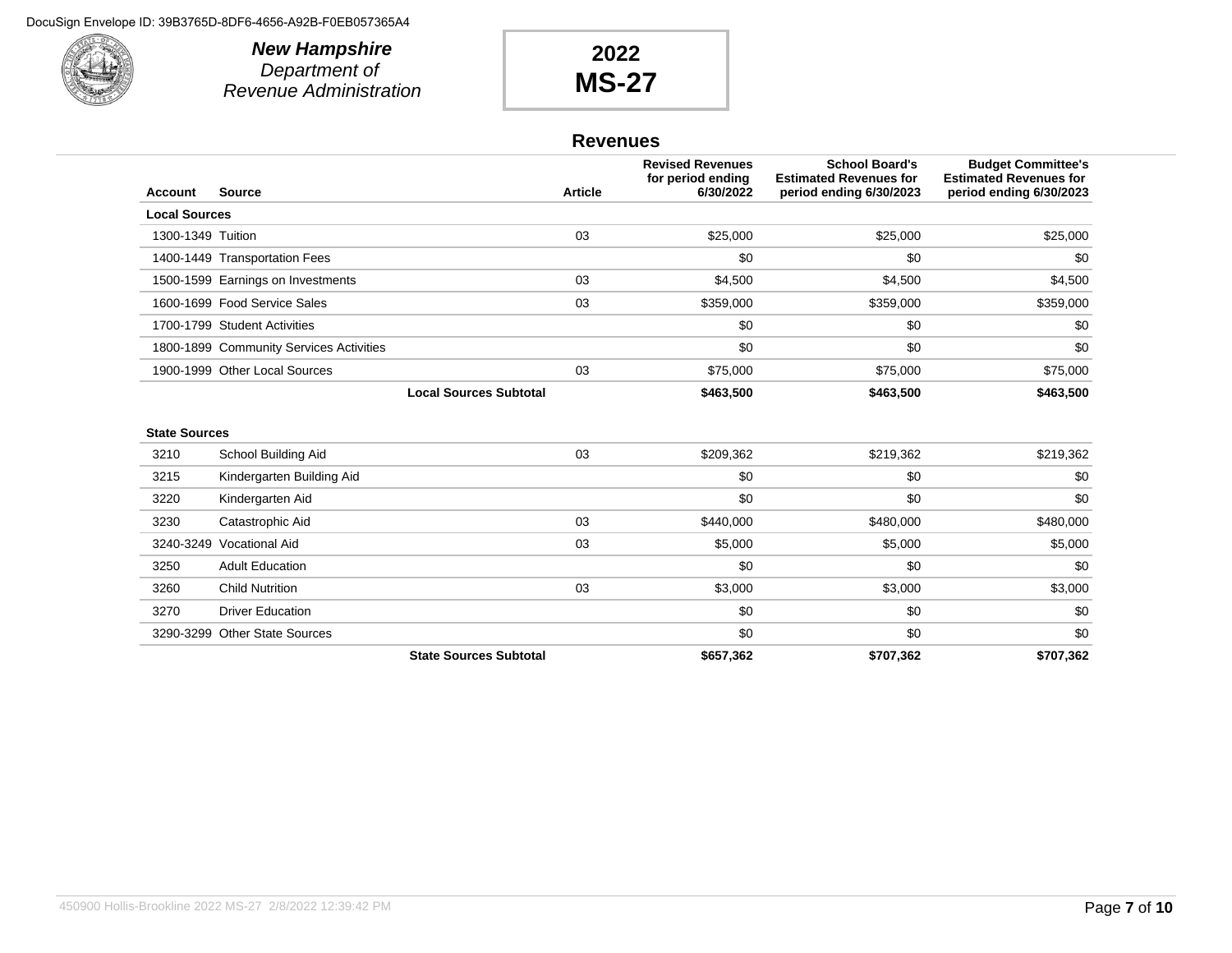

**New Hampshire** Department of Revenue Administration

# **2022 MS-27**

#### **Revenues**

| <b>Account</b>         | Source                                            | <b>Article</b> | <b>Revised Revenues</b><br>for period ending<br>6/30/2022 | <b>School Board's</b><br><b>Estimated Revenues for</b><br>period ending 6/30/2023 | <b>Budget Committee's</b><br><b>Estimated Revenues for</b><br>period ending 6/30/2023 |
|------------------------|---------------------------------------------------|----------------|-----------------------------------------------------------|-----------------------------------------------------------------------------------|---------------------------------------------------------------------------------------|
| <b>Federal Sources</b> |                                                   |                |                                                           |                                                                                   |                                                                                       |
|                        | 4100-4539 Federal Program Grants                  | 03             | \$25,000                                                  | \$25,000                                                                          | \$25,000                                                                              |
| 4540                   | <b>Vocational Education</b>                       |                | \$0                                                       | \$0                                                                               | \$0                                                                                   |
| 4550                   | <b>Adult Education</b>                            |                | \$0                                                       | \$0                                                                               | \$0                                                                                   |
| 4560                   | <b>Child Nutrition</b>                            | 03             | \$38,000                                                  | \$38,000                                                                          | \$38,000                                                                              |
| 4570                   | <b>Disabilities Programs</b>                      | 03             | \$235,000                                                 | \$235,000                                                                         | \$235,000                                                                             |
| 4580                   | <b>Medicaid Distribution</b>                      | 03             | \$31,500                                                  | \$65,000                                                                          | \$65,000                                                                              |
|                        | 4590-4999 Other Federal Sources (non-4810)        |                | \$0                                                       | \$0                                                                               | \$0                                                                                   |
| 4810                   | <b>Federal Forest Reserve</b>                     |                | \$0                                                       | \$0                                                                               | \$0                                                                                   |
|                        | <b>Federal Sources Subtotal</b>                   |                | \$329,500                                                 | \$363,000                                                                         | \$363,000                                                                             |
|                        | 5110-5139 Sale of Bonds or Notes                  |                | \$0                                                       | \$0                                                                               | \$0                                                                                   |
|                        | <b>Other Financing Sources</b>                    |                |                                                           |                                                                                   |                                                                                       |
| 5140                   | <b>Reimbursement Anticipation Notes</b>           |                | \$0                                                       | \$0                                                                               | \$0                                                                                   |
| 5221                   | Transfers from Food Service Special Revenues Fund |                | \$0                                                       | \$0                                                                               | \$0                                                                                   |
| 5222                   | Transfer from Other Special Revenue Funds         |                | \$0                                                       | \$0                                                                               | \$0                                                                                   |
| 5230                   | Transfer from Capital Project Funds               |                | \$0                                                       | \$0                                                                               | \$0                                                                                   |
| 5251                   | <b>Transfer from Capital Reserve Funds</b>        |                | \$0                                                       | \$0                                                                               | \$0                                                                                   |
| 5252                   | Transfer from Expendable Trust Funds              |                | \$0                                                       | \$0                                                                               | \$0                                                                                   |
| 5253                   | Transfer from Non-Expendable Trust Funds          |                | \$0                                                       | \$0                                                                               | \$0                                                                                   |
|                        | 5300-5699 Other Financing Sources                 |                | \$0                                                       | \$0                                                                               | \$0                                                                                   |
| 9997                   | Supplemental Appropriation (Contra)               |                | \$0                                                       | \$0                                                                               | \$0                                                                                   |
| 9998                   | Amount Voted from Fund Balance                    | 06, 05         | \$0                                                       | \$225,000                                                                         | \$225,000                                                                             |
| 9999                   | Fund Balance to Reduce Taxes                      | 03             | \$0                                                       | \$200,000                                                                         | \$200,000                                                                             |
|                        | <b>Other Financing Sources Subtotal</b>           |                | \$0                                                       | \$425,000                                                                         | \$425,000                                                                             |
|                        | <b>Total Estimated Revenues and Credits</b>       |                | \$1,450,362                                               | \$1.958.862                                                                       | \$1,958,862                                                                           |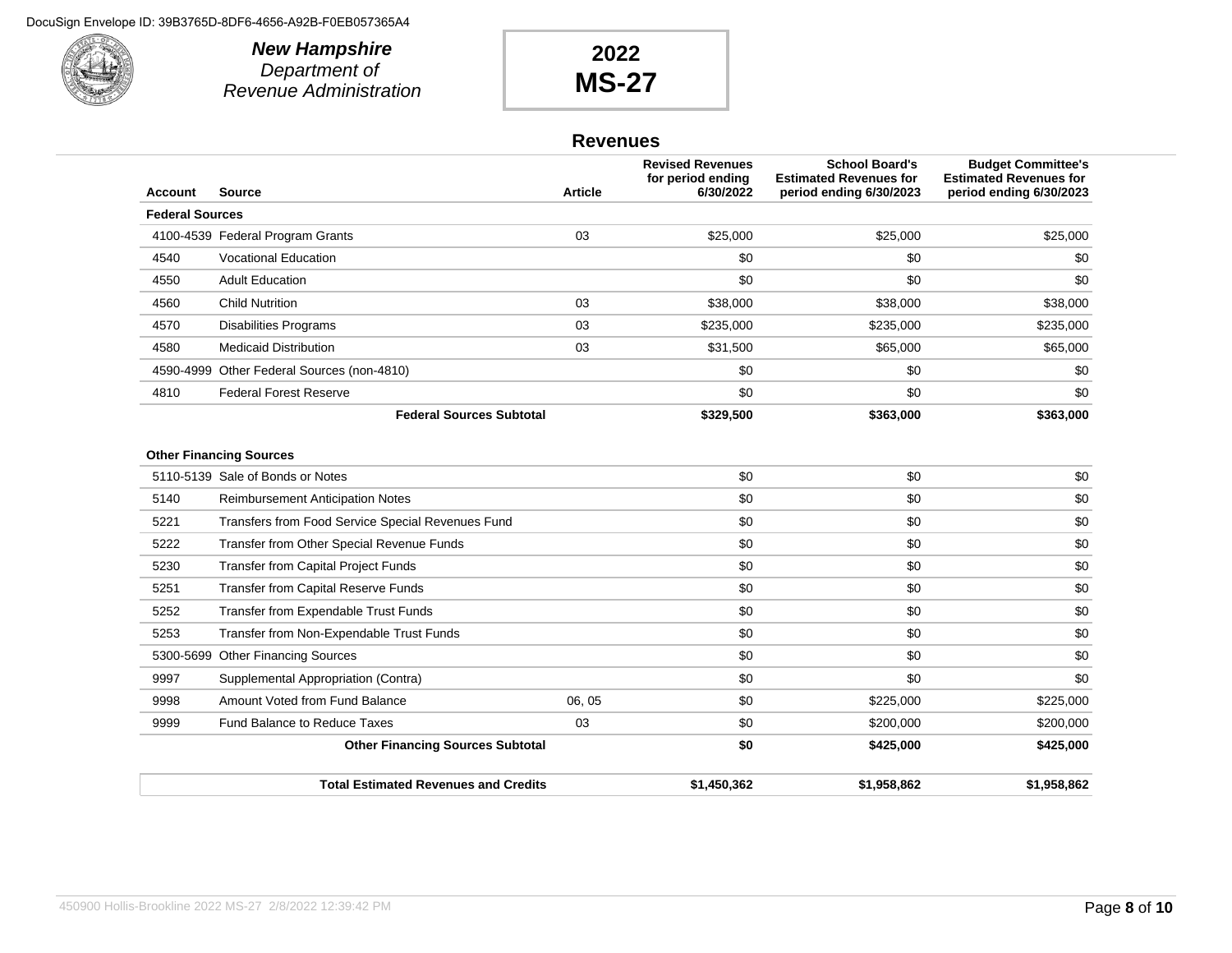

**New Hampshire** Department of Revenue Administration

# **2022 MS-27**

### **Budget Summary**

| <b>Item</b>                                   | <b>School Board</b><br>Period ending<br>6/30/2023<br>(Recommended) | <b>Budget Committee</b><br>Period ending<br>6/30/2023<br>(Recommended) |
|-----------------------------------------------|--------------------------------------------------------------------|------------------------------------------------------------------------|
| <b>Operating Budget Appropriations</b>        | \$25,278,502                                                       | \$25,278,502                                                           |
| <b>Special Warrant Articles</b>               | \$225,000                                                          | \$225,000                                                              |
| <b>Individual Warrant Articles</b>            | \$1,394,941                                                        | \$1,394,941                                                            |
| <b>Total Appropriations</b>                   | \$26,898,443                                                       | \$26,898,443                                                           |
| Less Amount of Estimated Revenues & Credits   | \$1,958,862                                                        | \$1,958,862                                                            |
| Less Amount of State Education Tax/Grant      | \$5,166,721                                                        | \$5,166,721                                                            |
| <b>Estimated Amount of Taxes to be Raised</b> | \$19,772,860                                                       | \$19,772,860                                                           |